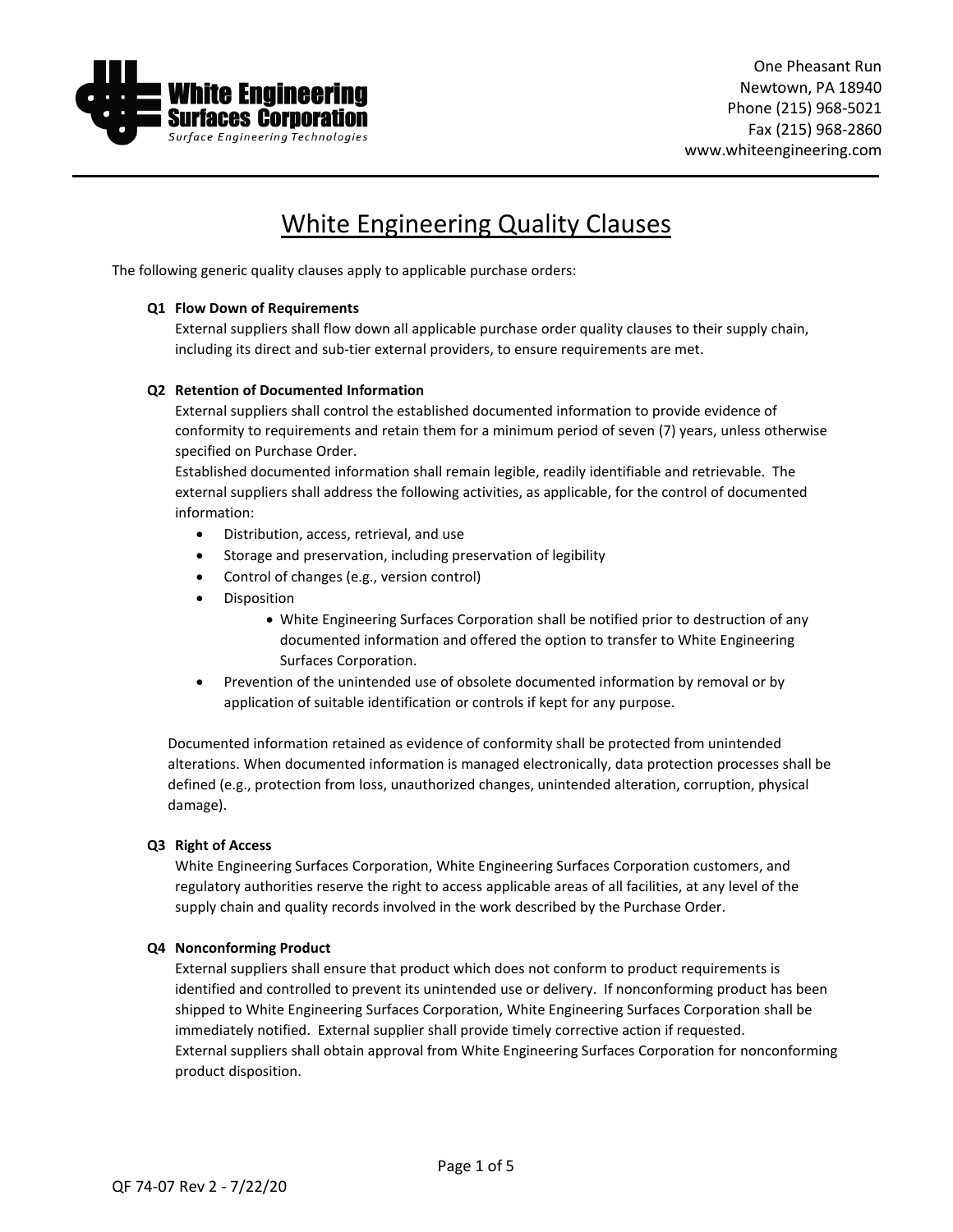

### **Q5 Changes Notification**

Prior to processing and delivery, external suppliers shall notify White Engineering Surfaces Corporation of changes in product and/or process, changes of suppliers, changes of manufacturing facility location prior to delivery or processing, including part obsolescence and/or substitution.

#### **Q6 Conflict Minerals "The Dodd-Frank Wall Street and Consumer Act"**

External suppliers shall not knowingly supply any product containing Conflict Minerals: Tantalum, Tin, Tungsten or Gold (3T&G) from the Democratic Republic of Congo and/or its surrounding region, including Angola, Burundi, Central African Republic, Rwanda, Tanzania, South Sudan, Uganda, and Zambia. External suppliers shall notify White Engineering Surfaces Corporation in writing if raw material or product contains Conflict Minerals, as part of alloy composition of raw material or design of product. The following shall be included:

- Country of origin for each 3T&G Conflict Mineral present in raw material or product
- Name and address of smelter if 3T&G Conflict Mineral originated in Democratic Republic of Congo or its surrounding region.

#### **Q7 FAR/DFAR Clauses**

DPAS Rating: See Purchase Order

Items on order will be used for the government rated contract as indicated. Priority rating to be included on each successive order placed to obtain items needed to fill a customer's rated order per the defense production act. By accepting this purchase order, Supplier agrees to the requirements listed below. Federal Acquisition Regulations (FAR) clauses are applicable to this order. Clauses incorporated by reference have the same force and effect if they were given in full text. Clauses are available in full text for review at the following web address: <https://www.acquisition.gov/browse/index/far>

- **52.202-01 Definitions (NOV 2013)**
- **52.203-03 Gratuities (APR 1984)**
- **52.203-05 Covenant Against Contingent Fees (May 2014)**
- **52.203-06 Restrictions on Subcontractors Sales to the Government (SEPT 2006)**
- **52.203-07 Anti-Kickback Procedures (MAY 2014)**
- **52.203-12 Limitation on Payments to Influence Certain Federal Transactions (OCT 2010)**
- **52.203-19 Prohibition on Requiring Certain Internal Confidentiality Agreements or Statements (JAN 2017)**
- **52.204-04 Printed or Copied Double Sided on Postconsumer Fiber Content Paper (MAY 2011)**
- **52.204-21 Basic Safeguarding of Covered Contractor Information Systems (JUN 2016)**, other than subcontracts for commercially available off-the-shelf items, if flow down is required in accordance with paragraph (c) of FAR clause 52.204-21.
- **52.204-23 Prohibition on Contracting for Hardware, Software, and Services Developed or Provided by Kaspersky Lab and Other Covered Entities (JUL 2018)** (Section 1634 of Pub. L. 115-91).
- **52.204-25 Prohibition on Contracting for Certain Telecommunications and Video Surveillance Services or Equipment. (AUG 2019)** (Section 889(a)(1)(A) of Pub. L. 115-232).
- **52.209-06 Protecting the Government's Interest when Subcontracting with Contractors Debarred, Suspended, or Proposed for Suspension (OCT 2015)**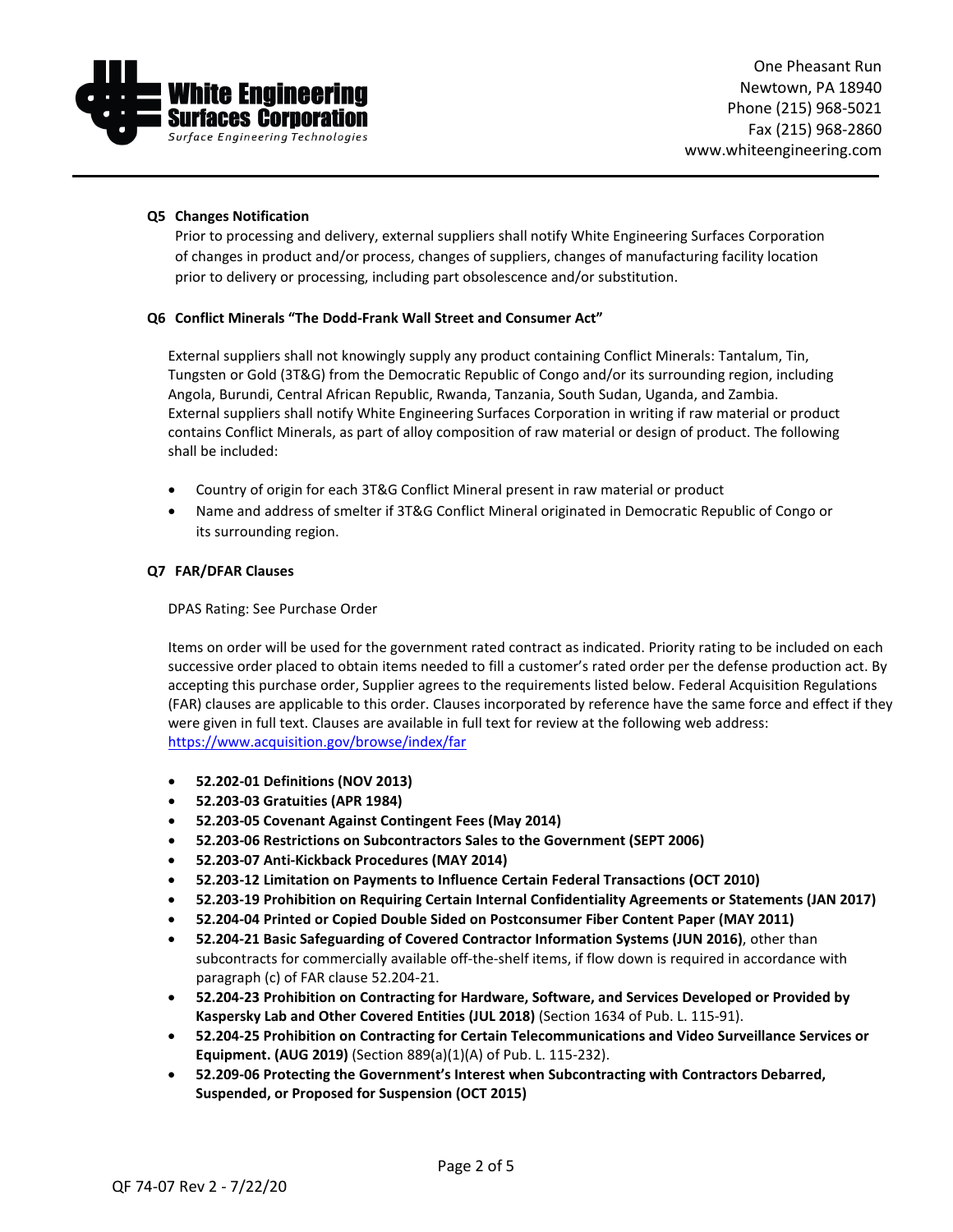

One Pheasant Run Newtown, PA 18940 Phone (215) 968-5021 Fax (215) 968-2860 www.whiteengineering.com

- **52.211-15 Defense Priority and Allocation Requirements (APR 2008)**
- **52.219-8 Utilization of Small Business Concerns (OCT 2018)** (15 U.S.C. 637(d)(2) and (3)), if the subcontract offers further subcontracting opportunities.
- **52.222-19 Child Labor – Cooperation with Authorities and Remedies (FEB 2016)**
- **52.221-21 Prohibition of Segregated Facilities (APR 2015).**
- **52.222-26 Equal Opportunity (SEP 2016)** (E.O. 11246).
- **52.222-35 Equal Opportunity for Veterans (OCT 2015)** (38 U.S.C. 4212(a).
- **52.222-36 Equal Opportunity for Workers with Disabilities (JUL 2014)** (29 U.S.C. 793).
- **52.222-37 Employment Reports on Veterans (FEB 2016)** (38 U.S.C. 4212).
- **52.222-40 Notification of Employee Rights Under the National Labor Relations Act (DEC 2010)** (E.O. 13496), if flow down is required in accordance with paragraph (f) of FAR clause 52.222-40.
- **52.222-50 Combating Trafficking in Persons (JAN 2019)** (22 U.S.C. chapter 78 and E.O. 13627). Alternate I (Mar 2015) of 52.222-50 (22 U.S.C. chapter 78 and E.O. 13627).
- **52.222-55 Minimum Wages under Executive Order 13658 (DEC 2015)**, if flow down is required in accordance with paragraph (k) of FAR clause 52.222-55.
- **52.222-62 Paid Sick Leave Under Executive Order 13706 (JAN 2017)** (E.O. 13706), if flow down is required in accordance with paragraph (m) of FAR clause 52.222-62.
- **52.223-06 Drug Free Workplace (MAY 2001)**
- **52.223-18 Encouraging Contractor Policies to Ban Text Messaging While Driving (AUG 2011)**, if order exceeds \$10,000. The Supplier shall insert the substance of this clause, including this paragraph (d), in all subcontracts.
- **52.224-3 Privacy Training (JAN 2017)** (5 U.S.C. 552a) if flow down is required in accordance with 52.224-3(f). Alternate I (JAN 2017) of 52.224-3, if flow down is required in accordance with 52.224-3(f) and the agency specifies that only its agency-provided training is acceptable).
- **52.225-26 Contractors Performing Private Security Functions Outside the United States (OCT 2016)** (Section 862, as amended, of the National Defense Authorization Act for Fiscal Year 2008; 10 U.S.C. 2302 Note).
- **52.229-03 Federal, State, and Local Taxes (FEB 2013)**
- **52.232-17 Interest (MAY 2014)**
- **52.232-23 Assignment of Claims (MAY 2014)**
- **52.232-40 Providing Accelerated Payments to Small Business Subcontractors (DEC 2013)**, if flow down is required in accordance with paragraph (c) of FAR clause 52.232-40.
- **52.242-13 Bankruptcy (JUL 1995)**
- **52.244-6 Subcontracts for Commercial Items (AUG 2019).** (b) To the maximum extent practicable, the Supplier shall incorporate, and require its subcontractors at all tiers to incorporate, commercial items or nondevelopmental items as components of items to be supplied under this clause. (c) The Supplier shall insert the clauses listed in paragraph (c) and available at https://www.acquisition.gov/browse/index/far in subcontracts for commercial items. (d) The Supplier shall include the terms of this clause, including this paragraph (d), in subcontracts awarded under this order.
- **52.246-2 Inspection of Supplies – Fixed Price.**
- **52.246-11 Higher-Level Contract Quality Requirement: ISO 9001:2015**
- **52.246-16 Responsibility for Supplies (APR 1984)**
- **52.247-64 Preference for Privately Owned U.S.-Flag Commercial Vessels (FEB 2006)** (46 U.S.C. App. 1241 and 10 U.S.C. 2631), if flow down is required in accordance with paragraph (d) of FAR clause 52.247-64.
- **52.249-02 Termination for Convenience of the Government (Fixed-Price) (APR 2012)**
- **52.249-08 Default (Fixed-Price Supply and Service) (APR 1984)**
- **52.232-39 Unenforceability of Unauthorized Obligations (JUN 2013)**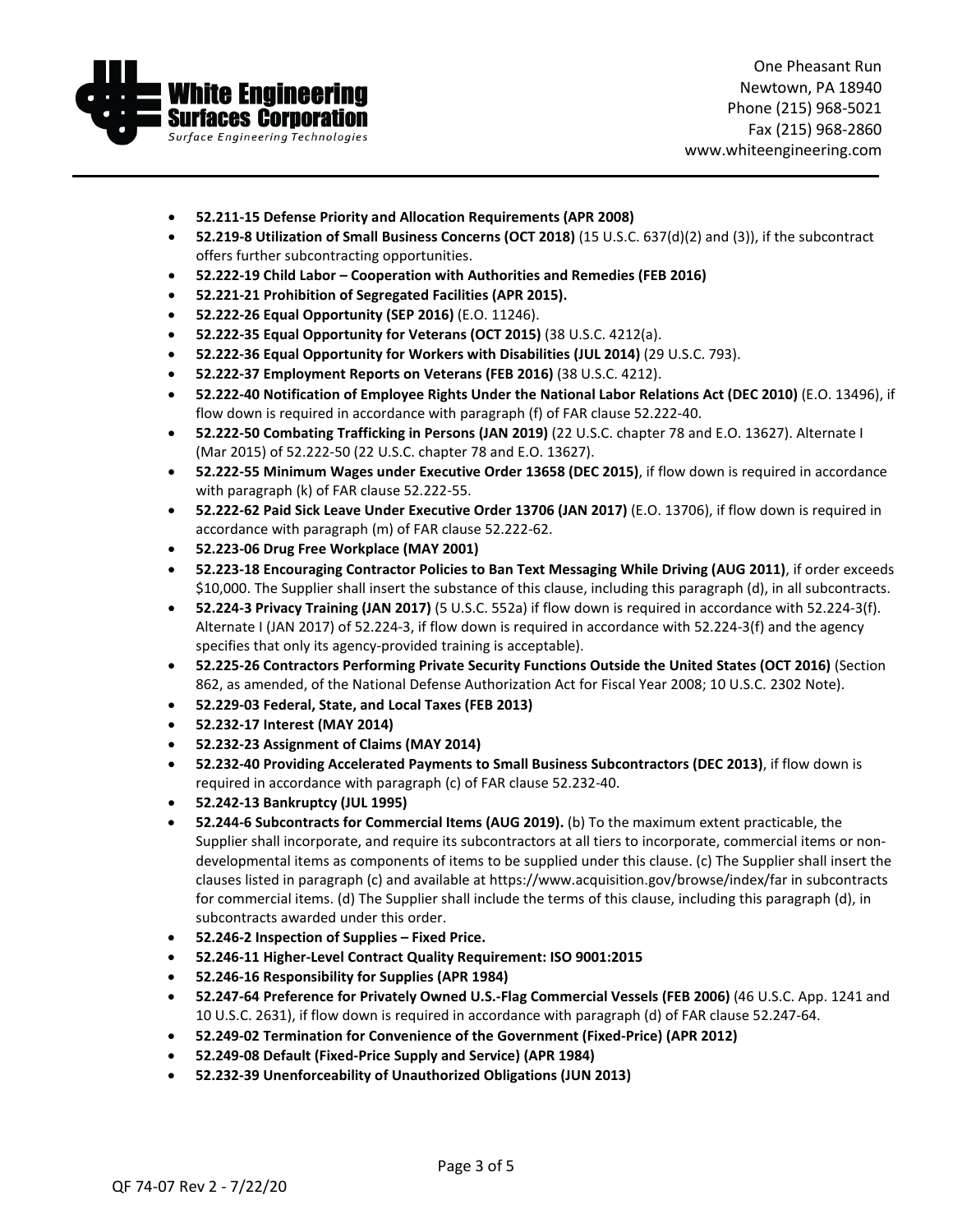

- **252.203-7001 Prohibition on Person Convicted of Fraud or Other Defense-Contract Related Felonies (DEC 2008)**
- **252.203-7002 Requirement to Inform Employees of Whistleblower Rights (SEP 2013).** The Supplier shall include the substance of this clause, including this paragraph (b), in all subcontracts.
- **252.204-7000 Disclosure of Information (AUG 2013)**
- **252.204-7008 Compliance with Safeguarding Covered Defense Information Controls (OCT 2016)**
- **252.204-7009 Limitations on the Use or Disclosure of Third-Party Contractor Reported Cyber Incident Information (OCT 2016)** The Supplier shall include the substance of this clause, including this paragraph (c), in all subcontracts.
- **252.204-7012 Safeguarding Covered Defense Information and Cyber Incident Reporting (OCT 2016)** The Supplier shall include the substance of this clause, including this paragraph (m), in all subcontracts, or similar contractual instruments, for operationally critical support, or for which subcontract performance will involve a covered contractor information system, including subcontracts for commercial items, without alteration, except to identify the parties; and when this clause is included in a subcontract, require subcontractors to rapidly report cyber incidents directly to the DoD a[t http://dibnet.dod.mil](http://dibnet.dod.mil/) and the prime Contractor. This includes providing the incident report number, automatically assigned by DoD, to the prime Contractor (or next higher-tier subcontractor) as soon as practicable.
- **252.204-7015 Notice of Authorized Disclosure of Information to Litigation Support (MAY 2016).** The Supplier shall include the substance of this clause, including this paragraph (c), in all subcontracts.
- **252.205-7000 Provision of Information to Cooperative Agreement Holders (DEC 1991)**
- **252.209-7004 Subcontracting with Firms that are Owned or Controlled by the Government of a Terrorist County (OCT 2015)**
- **252.211-7005 Substitutions for Military or Federal Specifications and Standards (NOV 2005)**
- **252.223-7008 Prohibition on Hexavalent Chromium (JUN 2013).** The Supplier shall include the substance of this clause, including this paragraph (d), in all subcontracts for supplies, maintenance and repair services, or construction materials.
- **252.225-7048 Export Controlled Items (JUNE 2013).** The Supplier shall include the substance of this clause, including this paragraph (e), in all subcontracts.
- **252.226-7001 Utilization of Indian Organizations, Indian-Owned Economic Enterprises, and Native Hawaiian Small Business Concerns (SEP 2004)**
- **252.232-7010 Levies on Contract Payments (DEC 2006)**
- **252.243-7002 Requests for Equitable Adjustments (DEC 2012)**
- **252.246-7008 Sources of Electronic Parts (MAY 2018).** The Supplier shall include the substance of this clause, including this paragraph (e), in all subcontracts for electronic parts or assemblies containing electronic parts, unless the supplier is the OEM.
- **252.247-7023 Transportation of Supplies by Sea (APR 2014)**

# **Q8 Foreign Object Debris / Foreign Object Damage (FOD)**

External Supplier shall maintain a documented program using guidance of SAE AS9146 - Foreign Object Damage (FOD) Prevention Program – Requirements For Aviation, Space and Defense Organizations, to control and eliminate Foreign Object Debris/Foreign Object Damage (FOD) throughout all operations, and shall not fail to flow down this requirement to all their Sub-tier Suppliers in the performance of White Engineering Surfaces Corporation Purchase Orders.